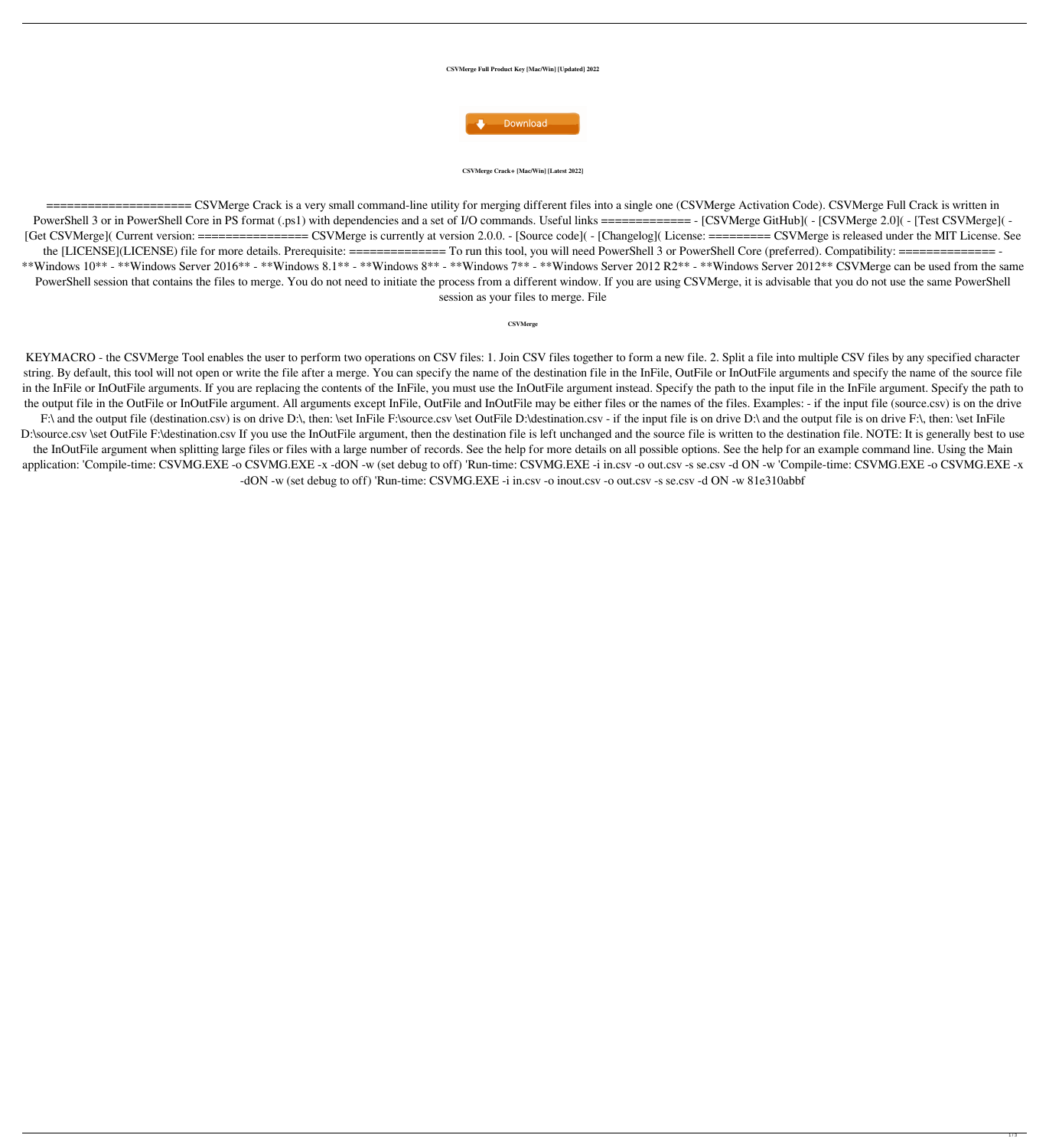## **CSVMerge Serial Number Full Torrent For PC**

A tiny console application that can be used to merge CSV files (separated by line breaks). It reads the given CSV file into memory as a stream, and lets the user select which file to merge by name or type. If a file name or type is given, it reads the files in a folder by that name or type. Otherwise it merges all files into one single file. A CSV file is just a plain-text file with comma or tab as a separator, for example: Field1, Field2, Field3,..., FieldN CSVMerge Command Line Usage: CSVMerge.exe [Options] {input} {output} Options: -h Display this help message. --help Display this help message. -i Merge by input file name. If input name is 'default', uses the default input file name. --input file name. If input name is 'default', uses the default input file name. --inputdir Merge by input file name. If input name is 'default', uses the default input file name. --output Merge by output file name. If output file name is 'default', uses the default output file name. --outputdir Merge by output file name. If output name is 'default', uses the default output file name. --help Display this help message. --version Display this version number. Examples: Merge

# **What's New In CSVMerge?**

CSVMerge is an easy and fast tool to merge and compare CSV files. What makes it unique is that it offers you a very tiny console application to merge or compare files. The main purpose is to merge similar files with minimal effort or compare the difference between a set of files. Features: • It's an easy to use tool with a small command line interface • Very small, and lightweight tool • It's very userfriendly and will save your time • It's a console application, so it will run from any Windows environment without the need of any installation • It's simple to use: one command to compare, merge, or create new files. CSVMerge is an easy and fast tool to merge and compare CSV files. What makes it unique is that it offers you a very tiny console application to merge or compare files. The main purpose is to merge similar files with minimal effort or compare the difference between a set of files. CSVMerge is an easy and fast tool to merge and compare CSV files. What makes it unique is that it offers you a very tiny console application to merge or compare files. The main purpose is to merge similar files with minimal effort or compare the difference between a set of files. Description: It's a simple, no-hassle way to sync all your.sql files in one convenient location. sqlSync will sync the following properties in all.sql files: • File location • File name • Line number • Content There are two ways to make use of sqlSync. First, from the right-click menu in Windows Explorer, select the option "Synchronize SQL files." sqlSync will synchronize all.sql files in a folder to a new destination. Second, run sqlSync from the command line. The command line syntax is: sqlSync [OPTIONS] [SOURCE] [DESTINATION] [SOURCE\_FILES] [DESTINATION\_FILES] [DESTINATION\_FILE\_TYPE] It's a simple, no-hassle way to sync all your.sql files in one convenient location. sqlSync will sync the following properties in all.sql files: • File location • File name • Line number • Content There are two ways to make use of sqlSync. First, from the right-click menu in Windows Explorer, select the option "Synchronize SQL files." sqlSync will synchronize all.sql files in a folder to a new destination. Second, run sqlSync from the command line. The command line syntax is: sqlSync [OPTIONS] [SOURCE] [DESTINATION] [SOURCE\_FILES] [DESTINATION\_FILES] [DESTINATION\_FILE\_TYPE] Description: CSVMerge is